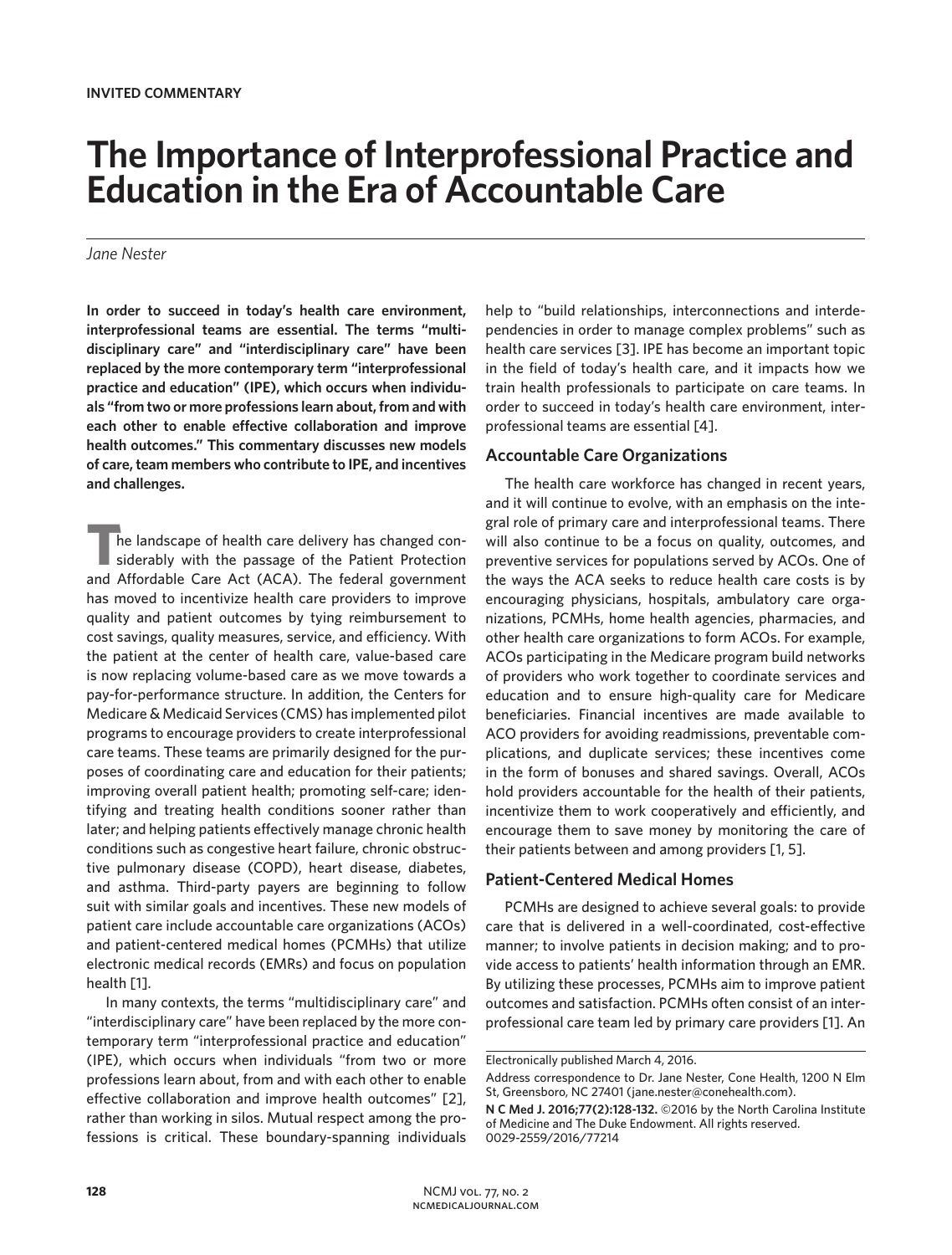*Nelson sidebar*

ambulatory practice may become a medical home and may also be a part of an ACO. Some ACOs include attainment of PCMH status as a metric on their incentive dashboards, but there is currently no additional reimbursement from CMS if a practice is recognized as a PCMH. However, practices are monetarily incentivized by private payers. Currently in North Carolina, there is only 1 payer that provides incentives. Others have said that they will start to include incentives with their quality metrics but have as yet failed to bring such a program to market (personal communication with Jennifer Foreman, director, Greensboro Area Health Education Center, Center for Quality Improvement; December 2015).

#### **The Interprofessional Team**

It has been quickly recognized that physicians cannot provide all of the clinical and educational services that patients need in the new models of care. Instead, we must re-engineer the system of care in physician practices and ambulatory facilities to help patients and teams become successful. Interprofessional teams include physicians, nurses at different levels, certified medical assistants, dietitians, nutritionists, pharmacists, physician assistants, social workers, mental health workers, health navigators, health

coaches, community health workers, exercise physiologists, and quality improvement and informatics specialists. In a grassroots approach, patients and family members are also being added to advisory boards, where they are contributing to care and best practices for patients and their communities [6-10]. It is recognized that teamwork and shared values help to break down walls and convert fragmented care into integrated care. Ultimately, interprofessional teams that leverage information, experience, technology, and a culture of teamwork provide value for patients and families [5].

## **Incentives for Interprofessional Teams in ACOs and PCMHs**

Incentives in an ACO environment strongly encourage collaboration among the members of an interprofessional team. Care coordinators often orchestrate patient care and promote communication among the care team. The patient is considered to be at the center of care, and the team provides services, education, and coaching to help the patient achieve optimal outcomes through best practices, clinical decision-making tools, and education. Team members have opportunities to interact and communicate with one another on a regular basis for consultation and education. When and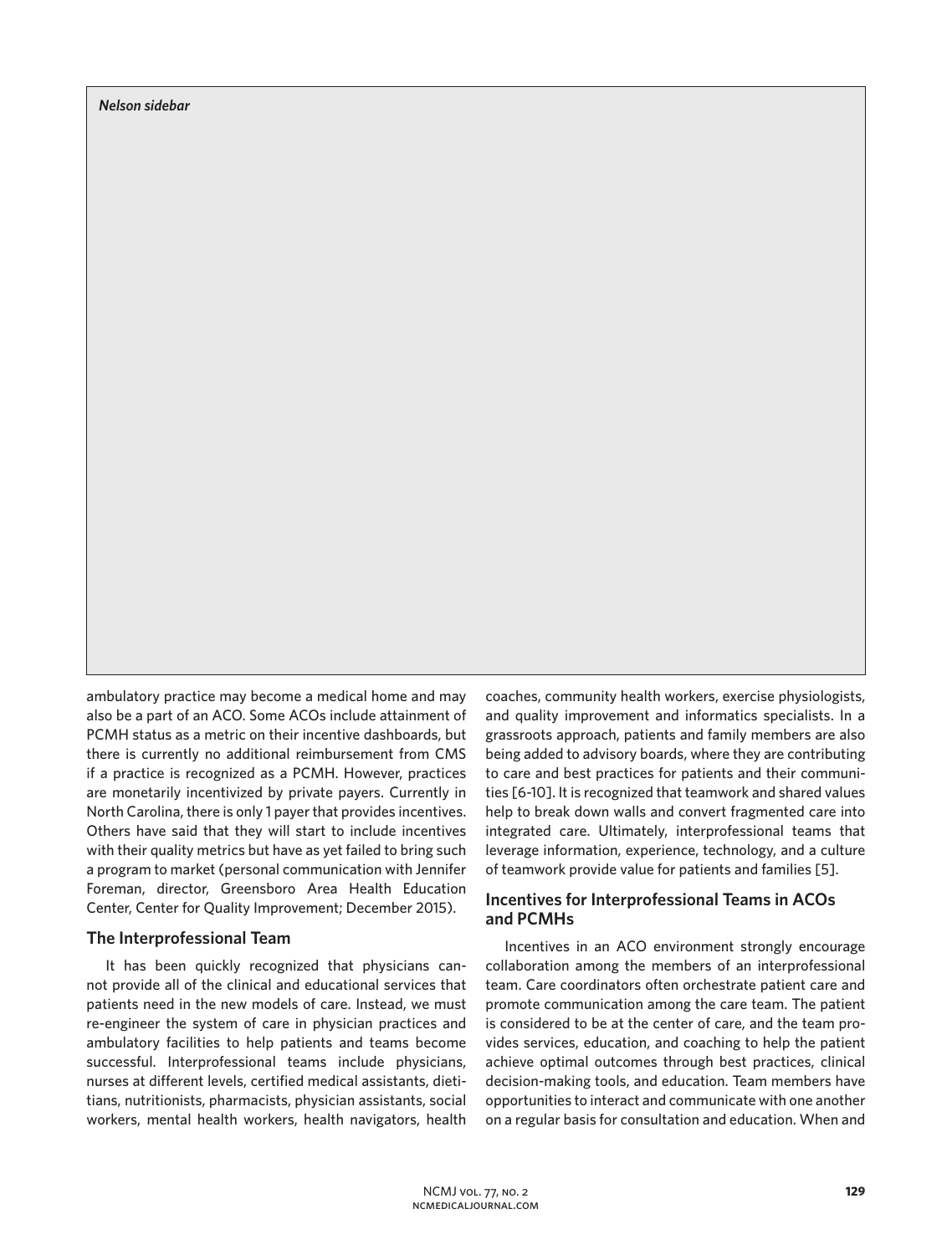how they communicate is extremely important for success; some teams meet daily or weekly to review difficult cases and to gather input from the entire team. The EMR is also used to communicate and share responsibility for patient care across the care team.

If an ACO participating in the Medicare program reaches its targeted goals by helping their population of patients succeed with better health outcomes, improved satisfaction, and reduced cost for services, then the ACO can qualify for bonuses and shared savings from the Medicare program [1]. At present, the ACO model rewards closing care gaps but does not really penalize practices for failing to do so. Some payers are also pushing to have practices complete comprehensive preventive assessments and to close care gaps by having patients get needed services, such as mammograms and colonoscopies, in return for incentives (personal communication with J. Foreman; December 2015). Thus it is in the best interest of ACOs and PCMHs to have well trained, well organized care teams comprised of members practicing at the full scope of their licenses. These teams can be nimble

and innovative when it comes to customized care and services for high-risk, complex patients who require costly care.

When team members rely on one another, teach each other, and have the opportunity to practice in a highly successful environment, this usually brings great individual and team satisfaction. When they feel a common purpose, they inspire and motivate one another. ACOs and PCMHs that provide interprofessional team members with financial and non-financial incentives may achieve even greater satisfaction among the core team. However, organizations that overemphasize financial incentives, without a strong focus on fostering and nurturing a values-driven culture, will limit their overall potential and success [5, 10, 11].

## **Challenges and Disincentives for Interprofessional Teams**

Interprofessional care teams that are a part of ACOs and PCMHs also face obstacles. Although interprofessional teams are highly recommended for patients, not all health care professionals prefer to work on teams. ACO and PCMH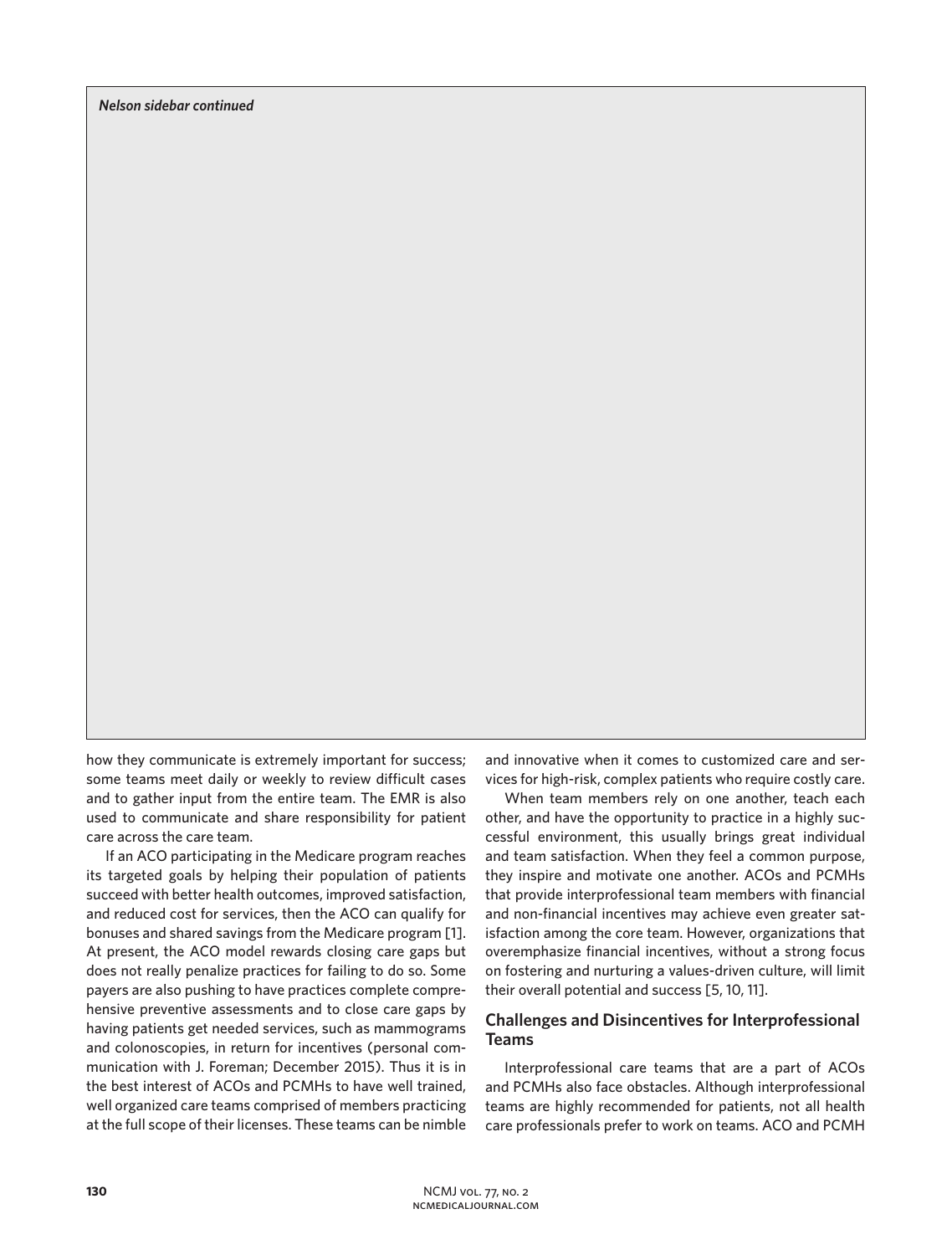leaders often report that communication among team members is their toughest daily challenge. This is especially true when teams are caring for complex patients who have multiple providers and customized needs. Communication and work on EMRs can also be very taxing and time consuming, especially when health care providers are under pressure to meet patient and organizational goals and deadlines for reimbursement. Finally, many social determinants of health can be barriers or challenges for team members. For example, patients without access to basic needs like air conditioning (critical for a COPD patient) or a refrigerator (to store medication needing temperature control) can be challenging for the team and the organization. This can be very discouraging for a team member who has a great desire to see patients improve but is unable to provide these items (personal communication with Rhonda Rumple, director, Triad Healthcare Network care management; November 2015) [12].

The emphasis on population health, with the expectation to focus on all patients registered in the practice—not just those who come for appointments or those who are the most successful or motivated, can be another challenge for some team members. This "panel" population health is different from "geographical" population health, which reaches out to all patients in a set region and aims to address social determinants of health and needs at a community level. The ideal ACO model is a blend of both, with a move toward what is called an accountable community of health [11, 12-15]. Additionally, reaching out to patients in their environment rather than waiting for them to come to the office is a significant change for team members, and not all team members are comfortable with this shift.

## **Promoting the Interprofessional Team in Health Care**

Groups that work as a team need to train as a team. Continuing education for the entire team, not just individuals based on their disciplines, is highly recommended to promote professional development and esprit de corps. Ongoing professional development is key and also serves as an incentive. In recruiting future professionals who want to be a part of team-based care, we need to provide excellent clinical experiences for the various students at our ACO and PCMH sites. Maintaining ongoing relationships with interprofessional collaborative teams within precepting sites is crucial, as is building and sustaining relationships with clinical practices that serve as learning laboratories for interprofessional students. Rewards and incentives, such as ongoing professional development and stipends, help to recognize these sites and preceptors who are demonstrating modern health care [4, 10, 11, 16].

## **Examples of Interprofesional Collaboration Benefiting ACOs and PCMHs**

The North Carolina Area Health Education Centers (AHECs) have numerous initiatives across the state that demonstrate the use of IPE. For example, 9 regional AHECs across the state provide coaches to assist primary care practices of all sizes in implementing and sustaining the quality improvement team, analyzing workflows, implementing and meaningfully utilizing EMRs, and assisting with recognition programs. Also, many North Carolina AHECs have been working with ACOs across the state.

In another example, the North Carolina AHEC program used a "train the trainer" model to deliver a 1-day, statewide, continuing interprofessional education summit for all continuing education professionals and faculty within AHEC. The pilot initiative, which included the summit, was followed by live webinars for continuing education professionals and faculty to teach participants how to design, deliver, and evaluate future IPE programs across the state.

The newly developed North Carolina AHEC primary care team e-learning series and curriculum focuses on training non-licensed staff who are members of the care team but may have limited opportunity to participate in continuing education programs. The online modules and certificate program cover topics such as motivational interviewing, health literacy, basic chronic disease management, population health, and the role and responsibilities of the care team.

The I 3 Population Health Collaborative has gone through several iterative stages over the past 11 years in working with physician residencies in primary care across North Carolina, South Carolina, Virginia, and Florida. This program aims to promote chronic disease management, improve performance in practice, establish medical homes with residents practicing in the health care of the future, and conduct quality improvement projects around the Institute for Healthcare Improvement's Triple Aim of cost, quality, and service.

Since 1990, the North Carolina AHEC program, with funding provided by the North Carolina General Assembly, has assisted nursing schools in developing new clinical settings and experiences. In support of recommendations from the National Academy of Medicine's report *The Future of Nursin*g, AHEC has funded recent proposals from nursing schools to develop new interprofessional clinical learning experiences in which nursing students train with students from 1 or more other health care disciplines.

In 2014, academic leaders from High Point University, North Carolina A&T University, and the University of North Carolina at Greensboro (UNCG) established the Triad Interprofessional Health Education Collaborative. The goal of this group is to develop high-quality IPE experiences for health professional students including nursing, physician assistant, pharmacy, physical therapy, and social work students. Greensboro AHEC has provided ongoing consultation and assistance to this collaborative.

Lastly, North Carolina AHEC has partnered with the UNCG Department of Public Health Education to support the UNCG Health Coach Certification, a blended learning program that entails a 30-hour training program and quali